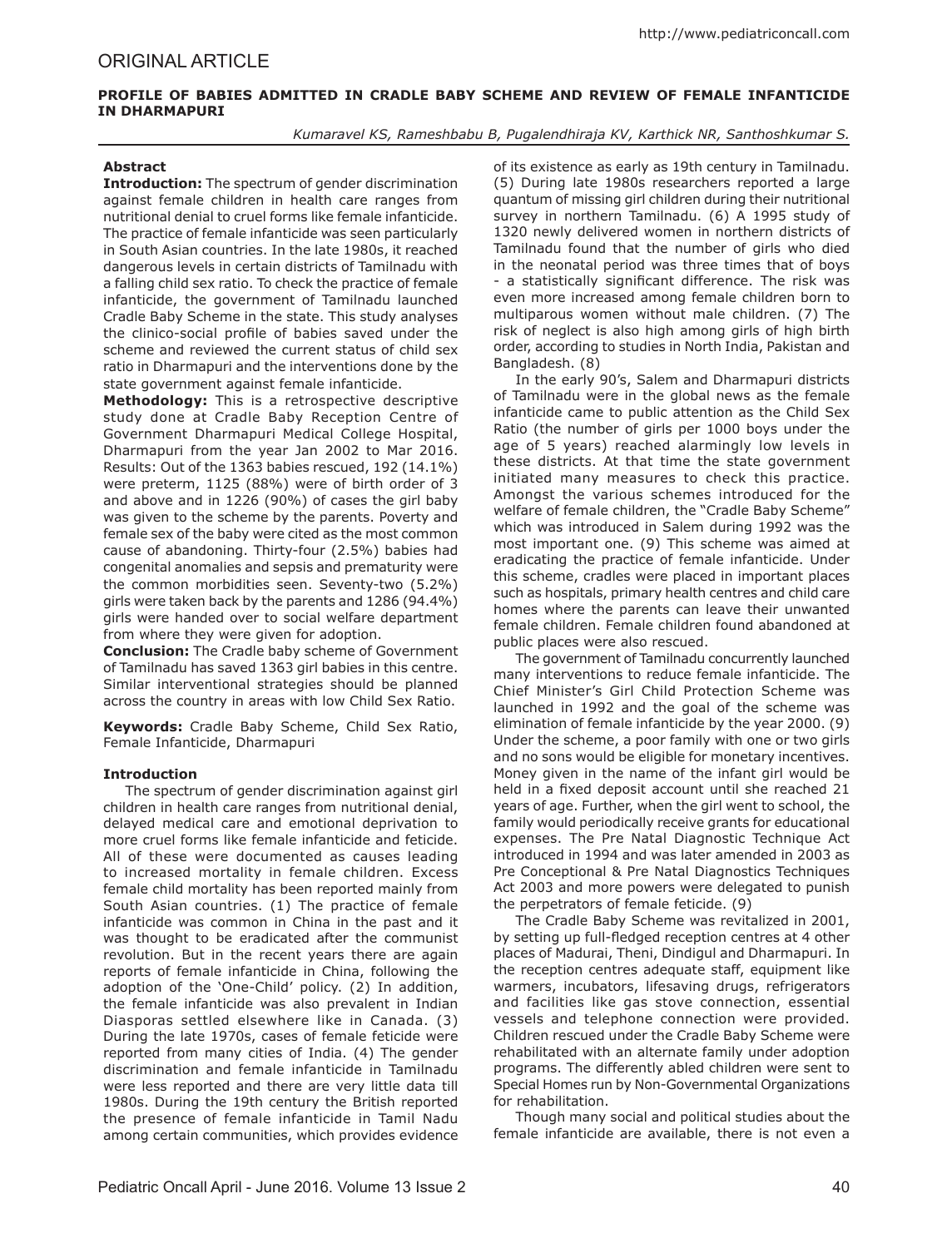single study available describing the social and clinical profile of the children who survived the infanticidal practice. This study is aimed at providing clinical and social profile of the children admitted under Cradle Baby Scheme.

### **Methods & Materials Objectives:**

- 1. To study the clinical and social profile of the babies admitted in the cradle baby reception centre of Government Dharmapuri Medical College Hospital, Dharmapuri.
- 2. To review the current status of Child Sex Ratio in Dharmapuri district

#### **Methodology**

This is a retrospective descriptive study done at Cradle Baby Reception Centre of Government Dharmapuri Medical College Hospital, Dharmapuri from the year Jan 2002 to Mar 2016. The universal sampling method was employed. Clinical and social data like age of the baby, birth order, gestational age, reason for abandoning, abandoner, morbidity pattern and the outcome were recorded from the case records and were tabulated. Standard case definitions were used for gestational age assessment and neonatal morbidities. Descriptive analysis was done using Microsoft excel. Since few of these children were abandoned in public places, data regarding their birth order, reason for abandonment and abandoner could not be obtained. So their demographic and social aspects could not be studied. For the purpose of review of current status of Child Sex Ratio and the state government interventions against female infanticide, the policy document of Social Welfare Department of Government of Tamilnadu was considered. (9)

#### **Results**

There were totally 1363 girl babies rescued and admitted in the scheme since its inception in the hospital. In the initial few years there were more than 100 babies rescued every year. In the recent years, number of abandoned cradle babies is showing a declining trend (Fig 1). Clinico-social profile of these babies is depicted in Table 1. The oldest baby received was aged 3½ years. In our study, there were 63 first born babies who were abandoned. The reason for abandoning of the first born babies were illegitimacy

in 27 girls, congenital anomaly in 22 girls and it was female sex of the baby being the sole reason in the rest. The congenital anomalies observed in the study include cleft palate/cleft lip in 9 (26%) babies, neural tube defects in 4 (11%) babies, ano-rectal malformations in 4 (11%) babies, and hydrocephalus in 1 (3%) baby and other anomalies in the rest. In the study group, 5 babies died of which sepsis was the cause in 2 babies, congenital anomaly in 1 baby and prematurity in 2 babies.

| Gestational age of the<br>babies ( $n=1363$ ) | Term: 1171 (85.9%)<br>Preterm: 192 (14.1%)                                                                                                                                                      |
|-----------------------------------------------|-------------------------------------------------------------------------------------------------------------------------------------------------------------------------------------------------|
| Age at the time of<br>abandoning              | < 1 week: 984 (72.2%)<br>1-4 weeks: 308 (22.6%)<br>> 4 weeks: 71 (5.2%)                                                                                                                         |
| Birth order of the<br>babies                  | 1st born: 63 (5%)<br>2nd born: 84 (7%)<br>3rd born: 698 (55%)<br>4th and above: 427<br>(33%)                                                                                                    |
| Cause of abandoning                           | Poverty: 421 (33%)<br>Illegitimacy: 27 (2%)<br>Female sex of the child:<br>790 (62%)<br>Congenital anomalies: 34<br>(3%)                                                                        |
| Abandoner                                     | Abandoned at public<br>places: 137 (10.05%)<br>Parents: 1226 (89.95%)                                                                                                                           |
| Morbidity Pattern                             | Sepsis: 18 (20.5%)<br>Bronchopneumonia: 34<br>$(38.6\%)$<br>Malnutrition: 4 (4.5%)<br>Morbidity due to<br>congenital anomalies: 16<br>$(18.2\%)$<br>Morbidity due to<br>prematurity: 16 (18.2%) |
| Outcome                                       | Handed over for<br>adoption: 1286 (94.4%)<br>Taken back by parents:<br>72 (5.2%)<br>Died: 5 (0.4%)                                                                                              |

**Table 1: Clinico-social Profile of the Babies**



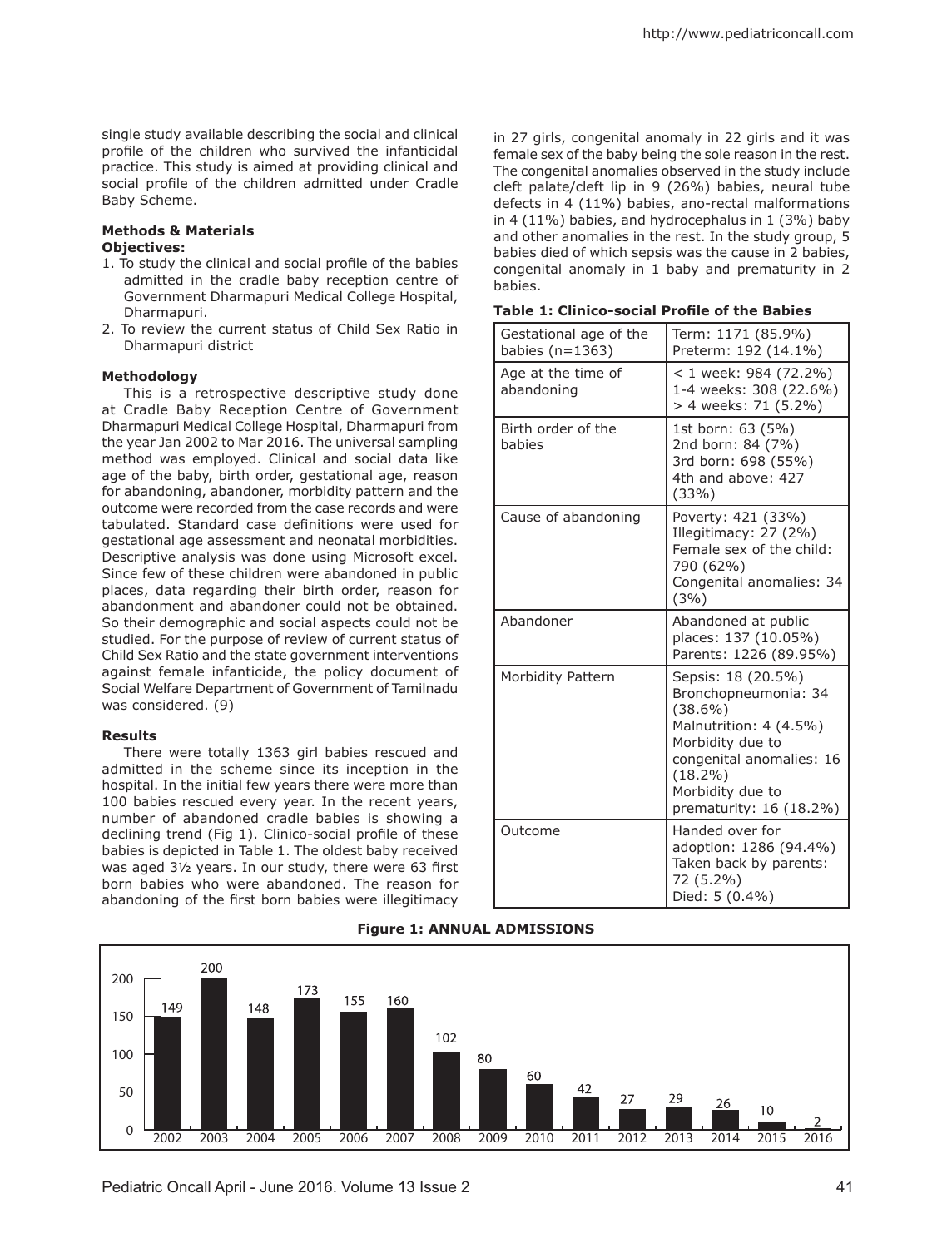

**Fig 2: Child Sex Ratio of Districts Where Cradle Baby Scheme was Operational (9)**

#### **Discussion**

In our study, we found that as the birth order increased, the abandoning of female infants also increased. Many other studies in South Asia and North India reported a similar trend in female infanticide. (8,10) Muhari et al reported that up to 80-90 percent of victims of female infanticide are girls of higher birth order (possibly greater than 2). (8) Apart from female infanticide, the risk of neglect of girls who survive is also high among girls of high birth order, according to studies in North India, Pakistan and Bangladesh. (10) In this study, poverty and female sex of the baby were the cited as the common reasons for abandoning female children. There are many studies available which reported the following factors as responsible for the increase in the incidence of female infanticide: the low status of females as against males, decreasing family size and consequent intensification of son preference and widespread practice of dowry across all the caste groups in India. (6-8) In our study we observed that 2.5% babies had congenital anomalies and congenital anomalies might be the main reason for abandoning these babies. None of the studies have reported congenital anomaly as a reason for infanticide.

We observed in our study, 72 parents reclaimed their babies after a change of mind. Hence the parents may be given a second chance for reclaiming their babies before finally giving them to adoption agencies. Further studies are needed to ascertain the mindset of the parents regarding this.

When the scheme was inaugurated in the year 1992, there were criticism saying that it would encourage the parents to abandon the female babies and would not be a substitute for tackling the crime of sex selection and female feticide. But the greatest proof for the impact of Cradle Baby Scheme on survival of female infants is evidenced by the improving CSR in the districts where it was operational. We noticed a decreasing trend in the number of abandoned cradle babies over a period of years in our study. This correlates with an improving CSR in the district – from 826 in 2001 to 911 in 2011. (9) It can be noted that in the five districts where the

Cradle Baby Scheme has been in operation, the Child Sex Ratio has shown a positive trend as seen in Fig 2, whereas the overall Child Sex Ratio of Tamil Nadu state which was 942 per 1000 males during 2001, increased to 946 during 2011.(9)

## **Conclusion**

The Cradle baby Scheme of Government of Tamilnadu has saved 1363 girl babies in this centre. Similar interventional strategies should be planned across the country in areas with low Child Sex Ratio.

#### **Acknowledgement**

We sincerely thank the Staff nurses, pediatricians, department of social welfare and Government of Tamilnadu who helped for this study.

#### **Funding:** None

### **Conflict of Interest:** None

#### **References :**

- 1. Ravindran TKS. Health implications of gender discrimination in childhood: unraveling the complexities. World Health Organization, Geneva, 1997.
- 2. Krist of ND. Peasants of China discover new ways to weed out girls. New York Times. 21st July 1993.
- 3. Stephen JD. Sexing the fetus. Cases of female infanticide are sensationalised by the media in Canada. Lancet. 1991; 338:1336.
- 4. Ramanamma A, Bambawale U. The mania for sons: an analysis of social values in South Asia. Soc Sci Med Med Anthropol. 1980;14(2):107-10.
- 5. George SM, Abel R, Miller BD. Female infanticide in South Indian villages. Economic and Political Weekly. 1992; 27:1153
- 6. George SM. Female Infanticide in Tamil Nadu, India : From Recognition Back to Denial? Reproductive Health Matters 1997;10:124-132
- 7. Nielsen BB, Liljestrand J, Hedegaard M, Thilsted SH, Joseph A. Reproductive pattern, perinatal mortality, and sex preference in rural Tamil Nadu, South India: community-based, cross-sectional study. BMJ. 1997; 314: 1521-24